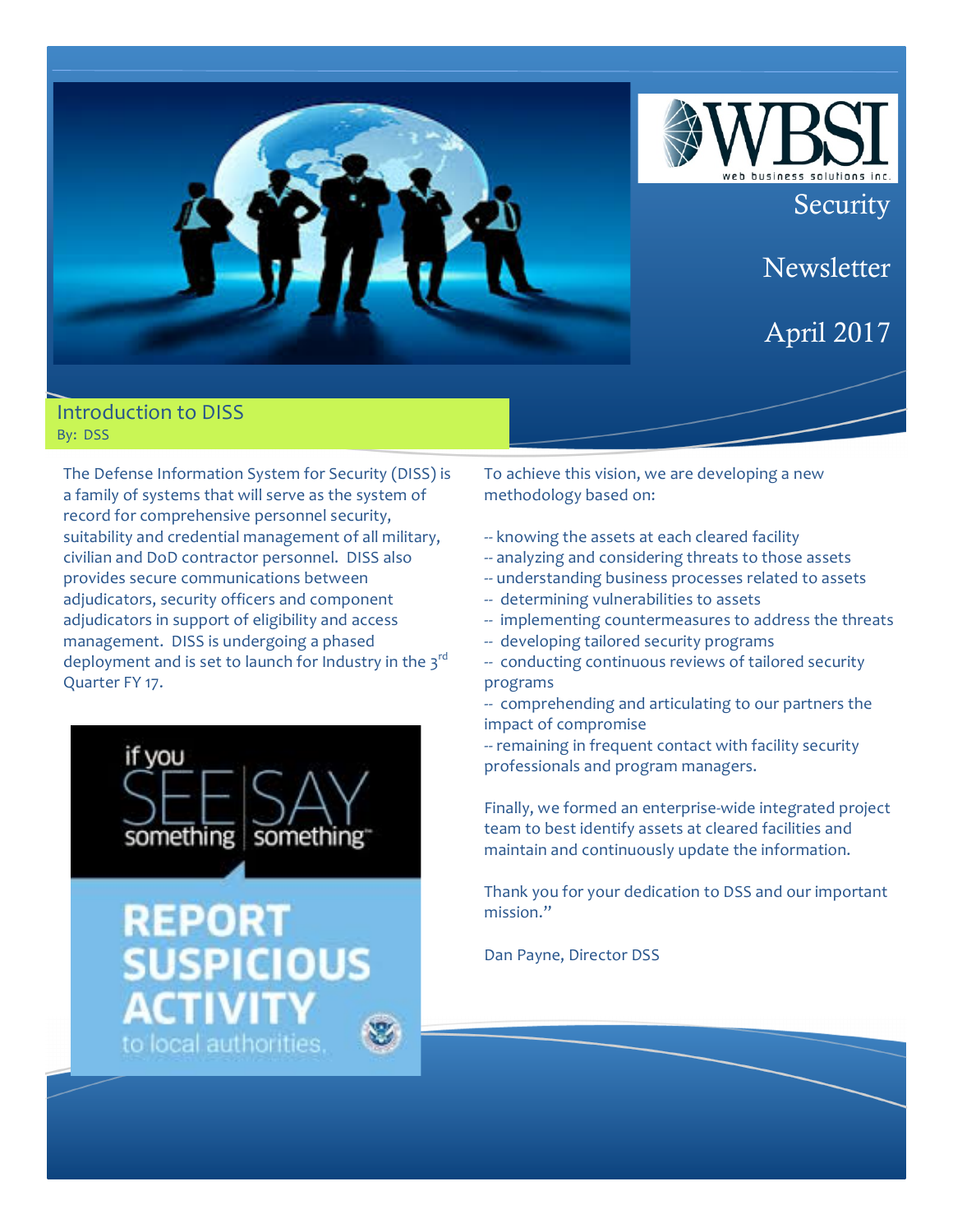# WBSI Security Newsletter April 2017

# **Security Clearance Process - The Interview**

#### By: Clearancejobs.com

A lot of misconceptions about the security clearance process circulate throughout the years. All too often, these misunderstandings relate to an applicant's interaction with an investigator, almost all of which takes place during the personal interview. A number of resources exist to help you prepare for the personal interview…..below are some helpful hints of what you should and should not expect from your investigator(s).

#### **Your investigator** *should not:*

- Pretend he or she is a homicide detective. The personal interview is not a jailhouse interrogation. It is a consensual, amicable, fact-finding discussion between investigator and applicant.
- Schedule appointments solely around his or her schedule. Ideally, the investigator should meet at a mutually beneficial time, and at the appropriate location (either a government space or an employer site).
- Ask questions that alter from the language on the SF-86 questionnaire. While the interview should have a conversational tone, your investigator should read the questions on the SF-86 verbatim. An investigator who provides his or her own interpretation of the questions encroaches into risky territory, especially if an applicant misunderstands a question and the response substantially affects the final adjudication.
- Volunteer information to the applicant or sources about information provided by other sources over the course of an investigation, particularly if this information is adverse. The Privacy Act of 1974 governs this area.
- Indicate whether any information disclosed by the applicant will negatively impact the final adjudication. The adjudicative process is entirely separate from the field work conducted by investigators, which is an objective process.
- Meet the applicant or sources in public places where people can overhear sensitive dialogue.
- Update you with the status of your investigation. Once an applicant completes the personal interview, questions regarded to the status of an investigation should be directed to OPM or the appropriate security official overseeing the process.
- Tell the applicant how long the adjudicative process will take. Investigations are a complex, thorough undertaking, and their duration is unique to the facts in each every case.
- Discuss or elicit classified information at any point during the investigation.

#### **Your investigator** *should:*

- Display his credentials (badge) at the outset of any interview.
- Upon request, provide information about how an applicant can request a copy of his or her background investigation. This information is also easily accessible on the OPM web site.
- Clarify any questions that the applicant may not understand over the course of the interview, and provide the applicant a chance to clarify or expand upon any information before the close of the interview.
- As a corollary to the previous point, fully understand the questions he or she is asking.
- Be cordial, professional, and accessible throughout the investigative process. Both the applicant and the investigator share a common goal of completing the investigation efficiently and effectively. Contentiousness frustrates these ideals.
- Provide a list of disclaimers at the start of the interview, which may include the penalties for falsifying information, the purpose of the interview, and an oath or affirmation.
- Conduct interviews in person, whenever feasible. This reflects upon the credibility of both the investigator and the interviewee or record provider. Considering the importance of the subject matter, both parties should know exactly who they are speaking with.
- When scheduling the personal interview, provide the applicant with a reasonable estimation of how long the personal interview will last. This is not an exact science, but an experienced investigator who thoroughly researches the SF-86 beforehand should have a feel for the duration of the interview.
- Inform the applicant of any materials, items, or documents the applicant needs to bring to the personal interview (ID: always; a personal copy of the SF-86: usually a good idea to ensure there are no discrepancies with the investigator's copy).
- Promptly follow up with an applicant if important information was unavailable at the time of the personal interview. Failure to do so impacts the efficiency of the investigation and the reliability of the final adjudication.